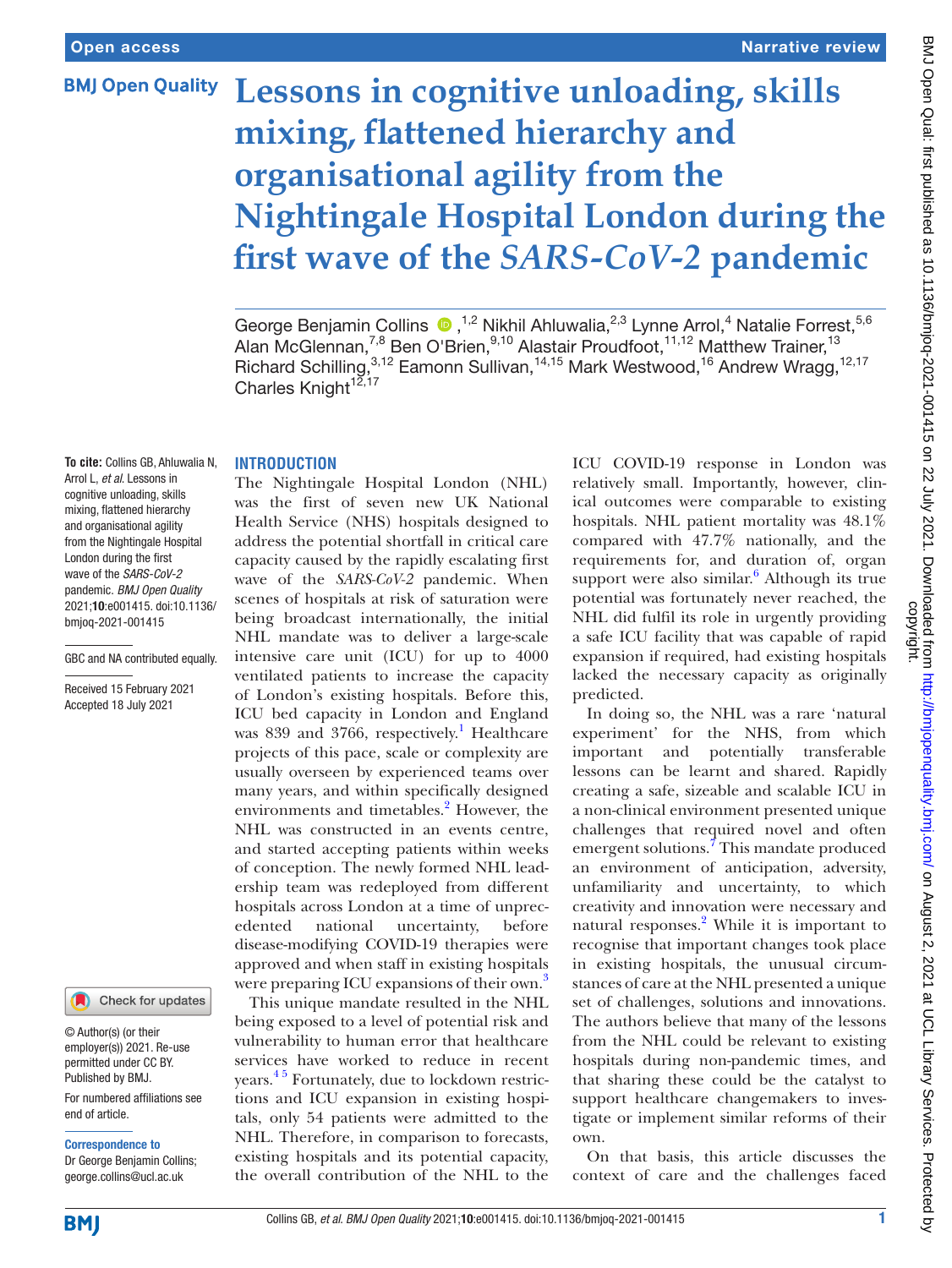at the NHL, alongside important lessons that could be taken away and developed. Innovations and lessons from all aspects of care are included, with particular focus on those considered to be most relevant, transferable or impactful. Being both a recent and 'natural experiment', negative controls, prospective protocols, experimental end points and long-term analyses are inevitably unavailable. As a result, the discussion is unavoidably descriptive, inferential and based on routinely collected health data. However, written by the complete leadership team, the intention is to convey a range of views from different perspectives and backgrounds, which together provide a consensus position on the realities of care at the NHL.

## **TASK OVERVIEW**

The only venue that could feasibly provide the capacity needed to urgently address the potential shortfall in London's ICU provision was the ExCeL events centre in Newham, East London. To meet the NHS legal requirements for organisational accountability, the NHL was overseen by Barts Health NHS Trust—the second largest organisational unit of healthcare provision in the UK, which also manages five nearby hospitals.<sup>[8](#page-4-6)</sup> The initial mandate was to provide a large-scale ICU prepared for rapid expansion, to ensure the availability of beds for all patients with COVID-19 requiring invasive respiratory support. With that in mind, using a collaboration between military personnel, clinicians and healthcare managers, the NHL was constructed in 9days. After 2months in operation, the NHL was transformed into a hospital in waiting, and then into hibernation. These abrupt changes in mandate required a level of agility and preparedness that established hospitals may be less accustomed to during non-pandemic times.<sup>9</sup>

## **STAFF RECRUITMENT**

Without existing employees or workforce plans, an early concern was staff recruitment. Established hospitals were expanding their ICU provision in parallel, and reporting pressures in staff sickness and bed occupancy of their own. [3](#page-4-2) To avoid compromising existing NHS services, the pool from which the NHL could recruit was small and atypical. This required new staffing models, and many of the usual rules of appointment and duty allocation were necessarily rewritten. The majority of NHL recruits were self-selecting volunteers or contacts of staff. Many could only join because their routine responsibilities were suspended. For example, academics pursuing postponed non-COVID-19 research, surgeons whose theatre lists were deferred and even non-medical staff such as airline stewards, whose flights were rescheduled. The result was a unique and disparate group of self-selecting self-motivated staff from different backgrounds, hospitals and professions. While presenting its own challenges, this also led to an originality and diversity in thought which—combined with the general sense of urgency and absence of traditional 'expertise', both a result of the pathogenicity,

BMJ Open Qual: first published as 10.1136/bmjoq-2021-001415 on 22 July 2021. Downloaded from http://bmjopenquality.bmj.com/ on August 2, 2021 at UCL Library Services. Protected by<br>copyright. BMJ Open Qual: first published as 10.1136/bmjoq-2021-001415 on 22 July 2021. Downloaded from <http://bmjopenquality.bmj.com/> on August 2, 2021 at UCL Library Services. Protected by

transmissibility and novelty of COVID-19—led to new staffing models, and a heightened sense of entrepreneurship at the NHL. For example, the mortuary was managed by an orthopaedic surgeon, whose elective surgery was postponed. Many of the senior management team were cardiologists rather than intensivists, whose elective work had been cancelled, but who had important transferable skills. Finally, because ICU specialists were in short supply, steps were taken to reduce the risk of 'cognitive overload'—where focus and task execution are impaired by excessive sensory input and service demands.<sup>10 11</sup> For example, at the NHL, an updated prescription chart, including pre-written prescriptions for gastroprotection, anticoagulation and hydration, was implemented within days of conception. In existing hospitals during nonpandemic times, this can take weeks, if not months.<sup>12</sup>

## **WORKFORCE DECONSTRUCTION AND DUTY REALLOCATION**

Due to the absence of existing staff and similar staffing needs in established hospitals, some of the clinical workforce available to the NHL was not specifically ICU trained. Further innovations were therefore needed to maximise the use of ICU staff, and redistribute selected duties to other team members. New recruits were upskilled to support the ICU workload and expand the workforce. For example, the duties of 'Clinical Support Workers' (CSWs)—a new role created at the NHL combining the responsibilities of healthcare assistants and ICU nurses—were designed for non-ICU and even non-clinical staff. Airline stewards, podiatrists, optometrists and school nurses, working as CSWs, were trained to record observations, change pre-prepared infusions, maintain patient hygiene and assess pressure areas. To further support cognitive unloading of ICU nurses, certain tasks were transferred to more available staff. Syringe infusions were prepared by pharmacists, doctors performed blood gases and venepuncture and physiotherapy-led 'proning teams' performed this evidencebased but labour-intensive intervention. Similarly, to support ICU registrars, point-of-care ultrasonography was performed by radiologists, non-ICU clinicians were upskilled as ward doctors and central venous and arterial cannulations were undertaken by a cardiologist-led 'lines team'. Finally, to relieve all clinical staff of an administrative burden, the incident report form was shortened, and instead completed by a new ward-based governance role—the 'Bedside Learning Coordinator' (BLC) which is discussed below. Overall, by reallocating duties away from staff in short supply, ICU nurses and doctors could focus on their specialist non-transferable skills, including airway management, patient oversight, decision-making and team leadership. With that in mind, at the NHL, the workforce model was that CSWs were responsible for 1 patient each, ICU nurses for 6 and ICU consultants for 30—significantly more diluted ratios than ICUs traditionally permit.<sup>[13](#page-4-10)</sup>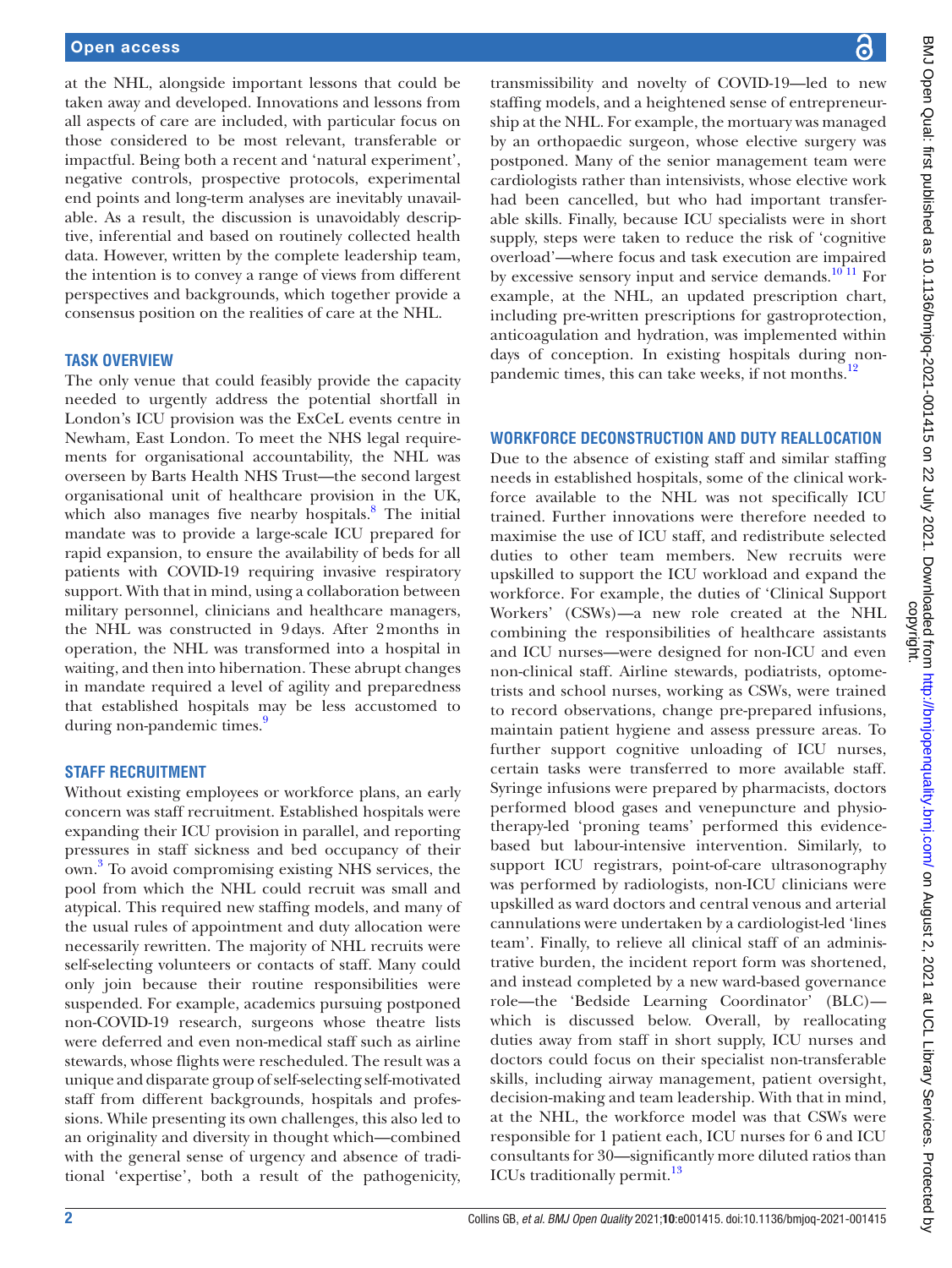## **STAFF TRAINING AND WELFARE**

From the start, the high-pressure environment of the NHL was expected to negatively affect staff well-being. Cognitive unloading therefore became an institutional priority extending to all staff, both on and off the wards. A well-being directorate was established alongside normal hospital directorates, including a Director of Well-being on the Leadership Board and a committee of psychologists, occupational health specialists, human resource managers and a psychiatrist. This was in anticipation of unfamiliar working conditions, new clinical roles, high COVID-19 mortality, and the novelty, urgency and anticipated trajectory of the pandemic.

At induction, employees underwent 'psychological PPE' training, a novel educational programme created at the NHL to educate staff in self-reflection, anxiety management and mindfulness.<sup>14</sup> Before each shift, staff were paired with a colleague to monitor for signs of distress. Psychological support was available, including pathways for onward referral if indicated. Physical well-being was supported by complimentary food, drink, parking and accommodation. Finally, a workforce support desk was established in rest areas to address clerical issues, including contracts, pay, transport and accommodation.

Medical education and induction were based at the repurposed O2 entertainment arena, a nearby events venue. Induction was stripped down, clinically orientated and updated daily to align with changes in hospital mandate, service provision and clinical need. The day before their first shift, 'day zero' simulation familiarised new staff with NHL bedspaces, equipment, protocols and working patterns. Clinical and non-clinical staff were given an online 'Nightingale NHS ePortfolio' to record well-being plans, shift logs, reflective practice and learning outcomes[.15](#page-4-12) This was linked to a new interdisciplinary competency framework, written at the NHL, which for the first time in NHS history defined an agreed learning curriculum that applied equally to all staff, regardless of their role, training or ambitions.<sup>15</sup> While difficult to quantify and likely multifactorial, the success of these education and well-being initiatives is supported by a staff sickness rate at the NHL of under 2%—one-tenth of that contemporaneously reported by existing NHS hospitals.<sup>16</sup> Other factors, such as staff demographics and social separation whilst at the NHL, may also have contributed to this.

## **FLATTENED HIERARCHY**

By their nature, shortcomings in clinical expertise are inevitable during a novel pandemic.<sup>[17](#page-4-14)</sup> As a result, traditional hierarchies based on experience and expertise become less reliable. At the NHL, this was exacerbated by the unusual working environment, and heightened sense of urgency and anticipation. The result was a weakening of traditional hierarchies, and emergence of a so-called 'flattened hierarchy'.<sup>18</sup> This permitted the delegation of tasks 'down' to the most invested stakeholder, rather than

'up' to the most responsible. This model, which arose spontaneously, benefited from the physical layout of the ExCeL centre, where an open-plan management area was constructed in the large exhibition hall. Lacking segregated offices, this served as a shared but socially distanced workspace, where senior managers could collaborate with staff, teams and juniors, to share ideas and delegate tasks.

This flattened hierarchy was epitomised by the '4pm clinical forum'—a daily, open-invite meeting attended by staff from all directorates. This provided a shared learning environment, and a unique opportunity for collaboration and improvement at a scale, speed and transparency rarely seen in existing hospitals. To accelerate change and save time, meetings were structured around 'safety-critical' issues of potential patient harm. They also discussed the question 'what do we know today that we didn't know yesterday?' Agreed changes were immediately delegated in person, and *in situ*, to the most appropriate stakeholder(s), and re-audited over subsequent daily meetings. As an example, during the 4pm clinical forum, an issue with the nasogastric feeding protocol was highlighted, delegated and modified by the dietetic team within 24 hours. Again, a process that would normally require weeks, if not months, in existing NHS hospitals.

#### **LEARNING HOSPITAL**

To meet the demands of its rapidly changing mandate and the evolving pandemic, the NHL required an inherent capacity for improvement, agility and change. Becoming a 'learning hospital', where management decisions rapidly impact patient care, and *vice versa*, was therefore another early priority.<sup>19</sup> To support this, a new clinical role—the 'Bedside Learning Coordinator'—was designed and implemented.<sup>20</sup> This bespoke ward-based role, created at the NHL, was also driven by the unfamiliar working environment and the need to prioritise personal protective equipment (PPE) for patient-facing staff, which at that time limited ward visits by clinical managers[.20](#page-4-17) The roaming BLC was responsible for *in situ* auditing of care, incident reporting and education of staff about protocol updates in real time. $^{20}$  In practical terms, without interrupting care, BLCs would approach available ward staff, respond to queries, help those in need, complete incident forms and consider ways that patient care and staff welfare could improve. Liaising directly with clinical managers after their shifts, BLCs were crucial in shortening the quality improvement feedback loop and enabling real-time auditing, a necessity in providing true organisational agility. As an example, the BLC identified an issue with evening handover that was reported back to governance teams, delegated and amended before the next evening.

## **DISCUSSION**

The NHL was a unique 'natural experiment' for the NHS, created as a large ICU facility in an events centre in response to the novel, contagious and pathogenic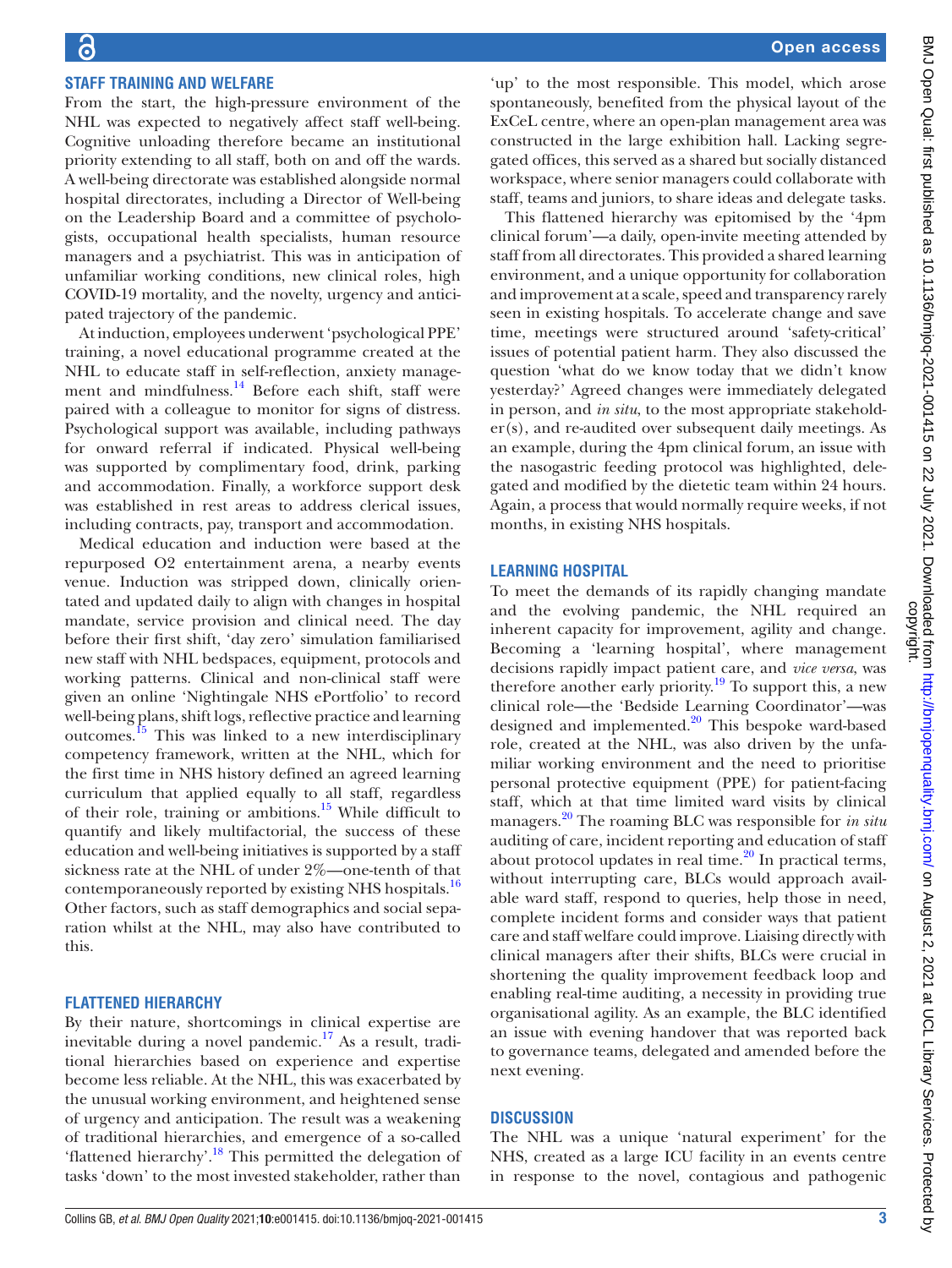*SARS-CoV-2* coronavirus. The NHL was ready to accept patients within weeks of conception and days of construction. Although many fewer patients were admitted than originally predicted, those who were accepted experienced trajectories and outcomes equivalent to existing hospitals, a noteworthy statistic given the highly unusual circumstances of care. $6$  Beyond this, born out of urgency, necessity, workforce limitation and its unique infrastructure, the NHL provided examples of healthcare innovation that are interesting, useful and important to share.

It is necessary to emphasise that major service innovations occurred in existing hospitals, and that translating the lessons from the NHL has limitations. $^{21}$  For example, the NHL was less vulnerable to many of the usually cited constraints to innovation—established bureaucracies, competing stakeholders and space limitations, for example. $^{22}$  While this reduces the relevance of the NHL experience to non-pandemic times to an extent, the authors maintain that—due to the unusual circumstances and additional exceptionality—the NHL provides an important learning resource. Indeed, almost all of the above examples are not yet shared in the academic literature. With that in mind, although wide ranging and therefore difficult to contextualise fully within the literature, these lessons are important to share for their own sake—as the 'results' of this 'natural experiment'—and to support healthcare academics and changemakers investigating and implementing similar changes of their own.

Interpretations and applications of the NHL experience will vary between individuals and departments. A detailed discussion of all iterations would therefore be lengthy and is beyond the scope of this article. However, to contextualise the innovations, a brief discussion of how the themes highlighted could apply to existing hospitals during non-pandemic times is beneficial. These focus on cognitive unloading, reorganised hierarchies, organisational agility, staff training and welfare.

Firstly, cognitive unloading at the NHL was a necessity during a time of acute individual and collective stress. Similar strategies could be repurposed to reduce burnout among healthcare staff, for example.<sup>[9](#page-4-7)</sup> At the NHL, cognitive unloading was supported by identifying staff with supply-demand mismatches, deconstructing their responsibilities and reallocating transferable duties to equally appropriate but more available staff. If required, staff duties were modified, or entirely new roles created. This allowed those at risk of cognitive overload, such as ICU nurses and consultants, to focus on their specialist non-transferable skills, as well as the piloting of innovative healthcare roles, with a new range of duties that were sometimes performed by non-clinical staff.<sup>19 20</sup> Translating this fluid approach to staffing and duty allocation into existing hospitals could reduce staff burnout by supporting those in either high-demand or hard-to-fill roles.<sup>3</sup>

Secondly, at the NHL, staff education and well-being were organisational priorities second only to patient safety. This 'double bottom line' approach focused

institutional decision-making on both patient and staff welfare. A similarly explicit realignment of organisational priorities could reduce current challenges in NHS staff recruitment, retention and well-being, for example.<sup>[25](#page-4-21)</sup> Indeed, improved staff welfare is known to translate into patient outcomes, institutional performance and financial efficiencies.[26](#page-4-22) The physical and emotional burden of having provided pandemic care is likely to exacerbate these challenges. The NHL model offers one example of how to improve staff-facing well-being support services to help benefit patients and providers.

Finally, organisational agility, as illustrated by the 'learning hospital', 4pm clinical forum and flattened hierarchy, had benefits and applications beyond those originally envisaged. Bureaucracy and delays in service improvement can overwhelm individual enthusiasm, and stifle innovation amongst healthcare staff. $27$  However, at the NHL, transparency in decision-making combined with a system of rapid delegated authority to the most invested stakeholder, and systems of rapid *in situ* audit, improvement and re-audit, helped encourage staff autonomy and continuous improvement. Similar measures in existing hospitals could improve staff engagement and reignite their in-built motivation for change.

## **CONCLUSION**

During the first wave of the *SARS-CoV-2* pandemic, and under close public and political scrutiny, the NHL achieved its objective of providing a safe and expandable ICU for critically ill patients with COVID-19, as an insurance policy to help mitigate the predicted capacity issues in existing NHS hospitals. 54 patients were admitted in total. With the benefit of hindsight, an ICU facility with such large potential capacity was not required. However, the NHL was a rare 'natural experiment' for the NHS, from which important lessons can still be learnt. In response to rapidly changing circumstances, the NHL mandate required hospital leaders, redeployed staff and non-clinical volunteers to rethink inherited wisdom—to harness their capacity for agility, creativity and change. Driven by necessity and adversity, the NHL was the setting of important, unforeseen and often emergent innovation. Although not all are directly relevant to established hospitals or departments during non-pandemic times, the practical examples, general themes and potential applications highlighted above are academically and clinically important. They could also provide the realworld examples needed to support healthcare academics and changemakers looking to investigate or implement similar changes of their own.

#### Author affiliations

<sup>1</sup> Division of Medicine, University College London, London, UK <sup>2</sup>Department of Cardiology, Barts Health NHS Trust, London, UK <sup>3</sup>Department of Cardiac Electrophysiology, Barts Health NHS Trust, London, UK 4 Department of Clinical Governance, Barts Health NHS Trust, London, UK 5 Senior Responsible Owner, New Hospital Programme, Department of Health and Social Care, London, UK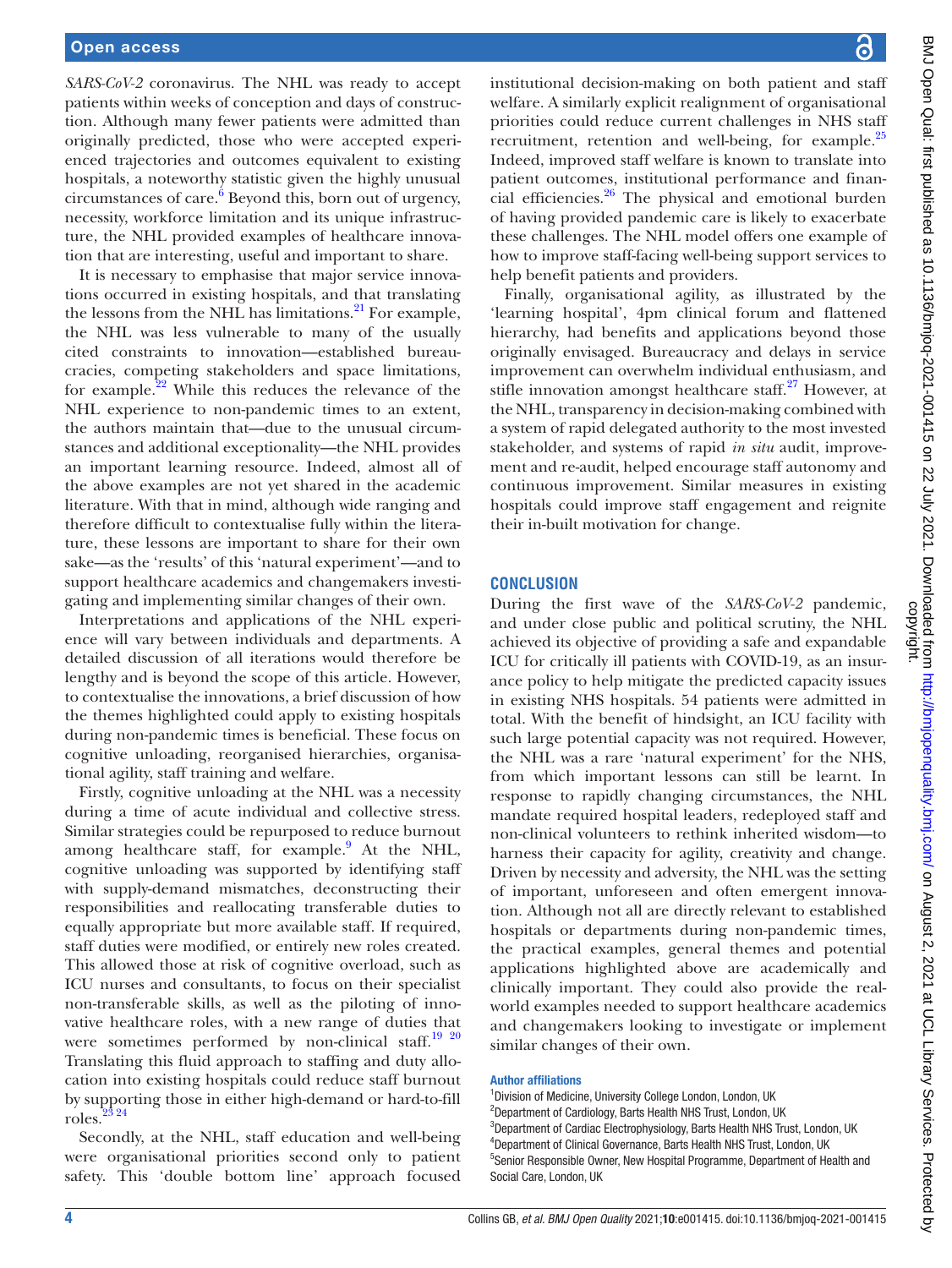## ൳

## Open access

<sup>6</sup>Chief Executive, Barnet and Chase Farm Hospitals NHS Trust, London, UK <sup>7</sup>Department of Anaesthetics, Royal Free London NHS Foundation Trust, London, UK <sup>8</sup>Medical Director, Barnet and Chase Farm Hospitals NHS Trust, London, UK <sup>9</sup>Department of Intensive Care Medicine, Barts Health NHS Trust, London, UK

<sup>10</sup>Department of Anaesthetics, German Heart Center, Charité Medical Faculty, Berlin, Germany

- <sup>11</sup> Department of Intensive Care, Barts Health NHS Trust, London, UK
- <sup>12</sup>Queen Mary University of London, London, UK
- <sup>13</sup>Chief Executive, Oxleas NHS Foundation Trust, Dartford, UK

<sup>14</sup>Chief Nurse (testing), NHS Test and Trace, Department of Health and Social Care, London, UK

- <sup>15</sup>Chief Nurse, Royal Berkshire NHS Foundation Trust, Reading, UK
- <sup>16</sup>Department of Cardiac Imaging, Barts Health NHS Trust, London, UK

<sup>17</sup>Department of Interventional Cardiology, Barts Health NHS Trust, London, UK

Twitter George Benjamin Collins [@drgeorgecollins](https://twitter.com/drgeorgecollins), Nikhil Ahluwalia [@Nikhil\\_Ahl,](https://twitter.com/Nikhil_Ahl) Lynne Arrol [@Lynnearrol68](https://twitter.com/Lynnearrol68), Natalie Forrest [@NATALIE98116475](https://twitter.com/NATALIE98116475), Alan McGlennan [@alan\\_mcglennan](https://twitter.com/alan_mcglennan), Ben O'Brien [@BenOBrien\\_Barts,](https://twitter.com/BenOBrien_Barts) Alastair Proudfoot [@ICUDocAP,](https://twitter.com/ICUDocAP) Matthew Trainer [@matthewtrainer](https://twitter.com/matthewtrainer), Richard Schilling [@Prof\\_Schilling](https://twitter.com/Prof_Schilling), Eamonn Sullivan [@CNEamonn,](https://twitter.com/CNEamonn) Mark Westwood [@DrMarkWestwood1,](https://twitter.com/DrMarkWestwood1) Andrew Wragg [@](https://twitter.com/AndrewWragg2) [AndrewWragg2](https://twitter.com/AndrewWragg2) and Charles Knight [@mdstbarts](https://twitter.com/mdstbarts)

Acknowledgements The authors would like to thank Drs James Mountford and Connor Kenny for their helpful contributions to this article.

Contributors GBC and NA contributed equally as joint first authors to this paper. CK provided senior authorship and oversight to this paper. The remaining authors contributed equally as joint second authors.

Funding This research was funded in whole, or in part, by the Wellcome Trust (554737/175479/542909).

Competing interests None declared.

Patient and public involvement Patients and/or the public were not involved in the design, or conduct, or reporting, or dissemination plans of this research.

Patient consent for publication Not required.

Provenance and peer review Not commissioned; externally peer reviewed.

Open access This is an open access article distributed in accordance with the Creative Commons Attribution 4.0 Unported (CC BY 4.0) license, which permits others to copy, redistribute, remix, transform and build upon this work for any purpose, provided the original work is properly cited, a link to the licence is given, and indication of whether changes were made. See: [https://creativecommons.org/](https://creativecommons.org/licenses/by/4.0/) [licenses/by/4.0/.](https://creativecommons.org/licenses/by/4.0/)

## ORCID iD

George Benjamin Collins <http://orcid.org/0000-0003-3665-9520>

## **REFERENCES**

- <span id="page-4-0"></span>1 NHS. Urgent and Emergency Care Daily Situation Reports 2020- 21, [March 2020] UEP Daily Sitrep. Available: [https://www.england.](https://www.england.nhs.uk/statistics/statistical-work-areas/uec-sitrep/urgent-and-emergency-care-daily-situation-reports-2020-21/) [nhs.uk/statistics/statistical-work-areas/uec-sitrep/urgent-and](https://www.england.nhs.uk/statistics/statistical-work-areas/uec-sitrep/urgent-and-emergency-care-daily-situation-reports-2020-21/)[emergency-care-daily-situation-reports-2020-21/](https://www.england.nhs.uk/statistics/statistical-work-areas/uec-sitrep/urgent-and-emergency-care-daily-situation-reports-2020-21/) [Accessed 05 Jul 2021].
- <span id="page-4-1"></span>2 Turner KM, Rousseau N, Croot L, *et al*. Understanding successful development of complex health and healthcare interventions and its drivers from the perspective of developers and wider stakeholders: an international qualitative interview study. *[BMJ Open](http://dx.doi.org/10.1136/bmjopen-2018-028756)* 2019;9:e028756.
- <span id="page-4-2"></span>3 ICNARC. ICNARC report on COVID-19 in critical care: England, Wales and Northern Ireland 22 January 2021, intensive care national audit and research centre (ICNARC). Available: [https://www.icnarc.](https://www.icnarc.org/Our-Audit/Audits/Cmp/Reports) [org/Our-Audit/Audits/Cmp/Reports](https://www.icnarc.org/Our-Audit/Audits/Cmp/Reports) [Accessed 15 Feb 2021].
- <span id="page-4-3"></span>4 Fenn P, Egan T. Risk management in the NHS: governance, finance and clinical risk. *[Clin Med](http://dx.doi.org/10.7861/clinmedicine.12-1-25)* 2012;12:25–8.
- 5 NHS. The NHS patient safety strategy, NHS improvement. Available: [https://www.england.nhs.uk/wp-content/uploads/2020/08/190708\\_](https://www.england.nhs.uk/wp-content/uploads/2020/08/190708_Patient_Safety_Strategy_for_website_v4.pdf) [Patient\\_Safety\\_Strategy\\_for\\_website\\_v4.pdf](https://www.england.nhs.uk/wp-content/uploads/2020/08/190708_Patient_Safety_Strategy_for_website_v4.pdf) [Accessed 15 Feb 2021].
- <span id="page-4-4"></span>6 Proudfoot A, O'Brien B, Schilling RJ. Rapid establishment of a COVID-19 critical care unit in a convention centre: the Nightingale Hospital London experience. *Intensive Care Med* 2021:1–3.
- <span id="page-4-5"></span>7 Ogilvie D, Adams J, Bauman A, *et al*. Using natural experimental studies to guide public health action: turning the evidence-based medicine paradigm on its head. *[J Epidemiol Community Health](http://dx.doi.org/10.1136/jech-2019-213085)* 2020;74:203–8.
- <span id="page-4-6"></span>8 The New NHS. Department of health and social care, 1997. Available: <https://www.gov.uk/government/publications/the-new-nhs> [Accessed 15 Feb 2021].
- <span id="page-4-7"></span>Cohen D, Furstenthal L, Jansen L. Healthcare innovation: building on gains made through the crisis, 1–7, 2020. Available: [https://https://](https://https://www.mckinsey.com/industries/pharmaceuticals-and-medical-products/our-insights/healthcare-innovation-building-on-gains-made-through-the-crisis#signin/download/%2F~%2Fmedia%2FMcKinsey%2FIndustries%2FPharmaceuticals%20and%20Medical%20Products%2FOur%20Insights%2FHealthcare%20innovation%20Building%20on%20gains%20made%20through%20the%20crisis%2FHealthcare-innovation-Building-on-gains-made-through-the-crisis.pdf%3FshouldIndex%3Dfalse/1) [www.mckinsey.com/industries/pharmaceuticals-and-medical](https://https://www.mckinsey.com/industries/pharmaceuticals-and-medical-products/our-insights/healthcare-innovation-building-on-gains-made-through-the-crisis#signin/download/%2F~%2Fmedia%2FMcKinsey%2FIndustries%2FPharmaceuticals%20and%20Medical%20Products%2FOur%20Insights%2FHealthcare%20innovation%20Building%20on%20gains%20made%20through%20the%20crisis%2FHealthcare-innovation-Building-on-gains-made-through-the-crisis.pdf%3FshouldIndex%3Dfalse/1)[products/our-insights/healthcare-innovation-building-on-gains](https://https://www.mckinsey.com/industries/pharmaceuticals-and-medical-products/our-insights/healthcare-innovation-building-on-gains-made-through-the-crisis#signin/download/%2F~%2Fmedia%2FMcKinsey%2FIndustries%2FPharmaceuticals%20and%20Medical%20Products%2FOur%20Insights%2FHealthcare%20innovation%20Building%20on%20gains%20made%20through%20the%20crisis%2FHealthcare-innovation-Building-on-gains-made-through-the-crisis.pdf%3FshouldIndex%3Dfalse/1)[made-through-the-crisis#signin/download/%2F~%2Fmedia%](https://https://www.mckinsey.com/industries/pharmaceuticals-and-medical-products/our-insights/healthcare-innovation-building-on-gains-made-through-the-crisis#signin/download/%2F~%2Fmedia%2FMcKinsey%2FIndustries%2FPharmaceuticals%20and%20Medical%20Products%2FOur%20Insights%2FHealthcare%20innovation%20Building%20on%20gains%20made%20through%20the%20crisis%2FHealthcare-innovation-Building-on-gains-made-through-the-crisis.pdf%3FshouldIndex%3Dfalse/1) [2FMcKinsey%2FIndustries%2FPharmaceuticals%20and%](https://https://www.mckinsey.com/industries/pharmaceuticals-and-medical-products/our-insights/healthcare-innovation-building-on-gains-made-through-the-crisis#signin/download/%2F~%2Fmedia%2FMcKinsey%2FIndustries%2FPharmaceuticals%20and%20Medical%20Products%2FOur%20Insights%2FHealthcare%20innovation%20Building%20on%20gains%20made%20through%20the%20crisis%2FHealthcare-innovation-Building-on-gains-made-through-the-crisis.pdf%3FshouldIndex%3Dfalse/1) [20Medical%20Products%2FOur%20Insights%2FHealthcare%](https://https://www.mckinsey.com/industries/pharmaceuticals-and-medical-products/our-insights/healthcare-innovation-building-on-gains-made-through-the-crisis#signin/download/%2F~%2Fmedia%2FMcKinsey%2FIndustries%2FPharmaceuticals%20and%20Medical%20Products%2FOur%20Insights%2FHealthcare%20innovation%20Building%20on%20gains%20made%20through%20the%20crisis%2FHealthcare-innovation-Building-on-gains-made-through-the-crisis.pdf%3FshouldIndex%3Dfalse/1) [20innovation%20Building%20on%20gains%20made%20through%](https://https://www.mckinsey.com/industries/pharmaceuticals-and-medical-products/our-insights/healthcare-innovation-building-on-gains-made-through-the-crisis#signin/download/%2F~%2Fmedia%2FMcKinsey%2FIndustries%2FPharmaceuticals%20and%20Medical%20Products%2FOur%20Insights%2FHealthcare%20innovation%20Building%20on%20gains%20made%20through%20the%20crisis%2FHealthcare-innovation-Building-on-gains-made-through-the-crisis.pdf%3FshouldIndex%3Dfalse/1) [20the%20crisis%2FHealthcare-innovation-Building-on-gains-made](https://https://www.mckinsey.com/industries/pharmaceuticals-and-medical-products/our-insights/healthcare-innovation-building-on-gains-made-through-the-crisis#signin/download/%2F~%2Fmedia%2FMcKinsey%2FIndustries%2FPharmaceuticals%20and%20Medical%20Products%2FOur%20Insights%2FHealthcare%20innovation%20Building%20on%20gains%20made%20through%20the%20crisis%2FHealthcare-innovation-Building-on-gains-made-through-the-crisis.pdf%3FshouldIndex%3Dfalse/1)[through-the-crisis.pdf%3FshouldIndex%3Dfalse/1](https://https://www.mckinsey.com/industries/pharmaceuticals-and-medical-products/our-insights/healthcare-innovation-building-on-gains-made-through-the-crisis#signin/download/%2F~%2Fmedia%2FMcKinsey%2FIndustries%2FPharmaceuticals%20and%20Medical%20Products%2FOur%20Insights%2FHealthcare%20innovation%20Building%20on%20gains%20made%20through%20the%20crisis%2FHealthcare-innovation-Building-on-gains-made-through-the-crisis.pdf%3FshouldIndex%3Dfalse/1) [Accessed 15 Feb 2021].
- <span id="page-4-8"></span>10 Young JQ, Sewell JL. Applying cognitive load theory to medical education: construct and measurement challenges. *[Perspect Med](http://dx.doi.org/10.1007/s40037-015-0193-9)  [Educ](http://dx.doi.org/10.1007/s40037-015-0193-9)* 2015;4:107–9.
- 11 Mancinetti M, Guttormsen S, Berendonk C. Cognitive load in internal medicine: what every clinical teacher should know about cognitive load theory. *[Eur J Intern Med](http://dx.doi.org/10.1016/j.ejim.2018.08.013)* 2019;60:4–8.
- <span id="page-4-9"></span>12 McNulty T, Ferlie E. Process transformation: limitations to radical organizational change within public service organizations. *[Organization Studies](http://dx.doi.org/10.1177/0170840604046349)* 2004;25:1389–412.
- <span id="page-4-10"></span>13 Anandaciva S. The King's Fund 2020. Critical care services in the English NHS. Available: [https://www.kingsfund.org.uk/publications/](https://www.kingsfund.org.uk/publications/critical-care-services-nhs) [critical-care-services-nhs](https://www.kingsfund.org.uk/publications/critical-care-services-nhs) [Accessed 15 Feb 2021].
- <span id="page-4-11"></span>14 Hardacre J, Margetts A. Psychological PPE: survival kit for creating a safer culture in the Covid-19 context. BMJ leader. Available: [https://](https://blogs.bmj.com/bmjleader/2020/04/15/psychological-ppe-survival-kit-for-creating-a-safer-culture-in-the-covid-19-context/) [blogs.bmj.com/bmjleader/2020/04/15/psychological-ppe-survival](https://blogs.bmj.com/bmjleader/2020/04/15/psychological-ppe-survival-kit-for-creating-a-safer-culture-in-the-covid-19-context/)[kit-for-creating-a-safer-culture-in-the-covid-19-context/](https://blogs.bmj.com/bmjleader/2020/04/15/psychological-ppe-survival-kit-for-creating-a-safer-culture-in-the-covid-19-context/) [Accessed 15 Feb 2021].
- <span id="page-4-12"></span>15 Collins G, Fleming S, Knight C. After COVID-19, the NHS cannot return to 'business as usual'. BMJ Opinion. Available: [https://blogs.](https://blogs.bmj.com/bmj/2020/05/06/after-covid-19-the-nhs-cannot-return-to-business-as-usual) [bmj.com/bmj/2020/05/06/after-covid-19-the-nhs-cannot-return-to](https://blogs.bmj.com/bmj/2020/05/06/after-covid-19-the-nhs-cannot-return-to-business-as-usual)[business-as-usual](https://blogs.bmj.com/bmj/2020/05/06/after-covid-19-the-nhs-cannot-return-to-business-as-usual) [Accessed 15 Feb 2021].
- <span id="page-4-13"></span>16 NHS Digital Workforce Team. NHS Sickness Absence Rates - April 2020 to June 2020, 2020. Available: [https://digital.nhs.uk/data-and](https://digital.nhs.uk/data-and-information/publications/statistical/nhs-sickness-absence-rates/june-2020)[information/publications/statistical/nhs-sickness-absence-rates/](https://digital.nhs.uk/data-and-information/publications/statistical/nhs-sickness-absence-rates/june-2020) [june-2020](https://digital.nhs.uk/data-and-information/publications/statistical/nhs-sickness-absence-rates/june-2020) [Accessed 15 Feb 2021].
- <span id="page-4-14"></span>17 Nicoll A, Brown C, Karcher F, *et al*. Developing pandemic preparedness in Europe in the 21st century: experience, evolution and next steps. *[Bull World Health Organ](http://dx.doi.org/10.2471/BLT.11.097972)* 2012;90:311–7.
- <span id="page-4-15"></span>18 Green B, Oeppen RS, Smith DW, *et al*. Challenging hierarchy in healthcare teams - ways to flatten gradients to improve teamwork and patient care. *[Br J Oral Maxillofac Surg](http://dx.doi.org/10.1016/j.bjoms.2017.02.010)* 2017;55:449–53.
- <span id="page-4-16"></span>19 Bohmer R, Shand J, Allwood D. Learning systems: managing uncertainty in the new normal of Covid-19. *[NEJM Catalyst](http://dx.doi.org/10.1056/CAT.20.0318)* 2020. doi:10.1056/CAT.20.0318
- <span id="page-4-17"></span>20 Shand J, Allwood D, Lee N. Systematically capturing and acting on insights from front-line staff: the 'Bedside Learning Coordinator'. *[BMJ Quality & Safety](http://dx.doi.org/10.1136/bmjqs-2020-011966)* 2020:1–4. doi:10.1136/bmjqs-2020-011966
- <span id="page-4-18"></span>21 Donnelly T. How the NHS is innovating as part of its fight against coronavirus. Available: [https://www.nhsx.nhs.uk/blogs/how-nhs](https://www.nhsx.nhs.uk/blogs/how-nhs-innovating-part-its-fight-against-coronavirus/)[innovating-part-its-fight-against-coronavirus/](https://www.nhsx.nhs.uk/blogs/how-nhs-innovating-part-its-fight-against-coronavirus/) [Accessed 15 Feb 2021].
- <span id="page-4-19"></span>22 Bunting RF. Healthcare innovation barriers: results of a survey of certified professional healthcare risk managers. *[J Healthc Risk](http://dx.doi.org/10.1002/jhrm.20099)  [Manag](http://dx.doi.org/10.1002/jhrm.20099)* 2012;31:3–16.
- <span id="page-4-20"></span>23 Wilkinson E. UK NHS staff: stressed, exhausted, burnt out. *[Lancet](http://dx.doi.org/10.1016/S0140-6736(15)60470-6)* 2015;385:841–2.
- 24 Dall'Ora C, Griffiths P, Ball J, *et al*. Association of 12 hour shifts and nurses' job satisfaction, burnout and intention to leave: findings from a cross-sectional study of 12 European countries. *[BMJ Open](http://dx.doi.org/10.1136/bmjopen-2015-008331)* 2015;5:e008331.
- <span id="page-4-21"></span>25 Busting bureaucracy: empowering frontline staff by reducing excess bureaucracy in the health and care system in England. Department of health and social care. Available: [https://www.gov.uk/government/](https://www.gov.uk/government/consultations/reducing-bureaucracy-in-the-health-and-social-care-system-call-for-evidence/outcome/busting-bureaucracy-empowering-frontline-staff-by-reducing-excess-bureaucracy-in-the-health-and-care-system-in-england) [consultations/reducing-bureaucracy-in-the-health-and-social](https://www.gov.uk/government/consultations/reducing-bureaucracy-in-the-health-and-social-care-system-call-for-evidence/outcome/busting-bureaucracy-empowering-frontline-staff-by-reducing-excess-bureaucracy-in-the-health-and-care-system-in-england)[care-system-call-for-evidence/outcome/busting-bureaucracy](https://www.gov.uk/government/consultations/reducing-bureaucracy-in-the-health-and-social-care-system-call-for-evidence/outcome/busting-bureaucracy-empowering-frontline-staff-by-reducing-excess-bureaucracy-in-the-health-and-care-system-in-england)[empowering-frontline-staff-by-reducing-excess-bureaucracy-in-the](https://www.gov.uk/government/consultations/reducing-bureaucracy-in-the-health-and-social-care-system-call-for-evidence/outcome/busting-bureaucracy-empowering-frontline-staff-by-reducing-excess-bureaucracy-in-the-health-and-care-system-in-england)[health-and-care-system-in-england](https://www.gov.uk/government/consultations/reducing-bureaucracy-in-the-health-and-social-care-system-call-for-evidence/outcome/busting-bureaucracy-empowering-frontline-staff-by-reducing-excess-bureaucracy-in-the-health-and-care-system-in-england) [Accessed 15 Feb 2021].
- <span id="page-4-22"></span>26 Buchan J, Charlesworth A, Gershlick B. A critical moment: NHS staffing trends, retention and attrition. London: health Foundation. Available: [www.health.org.uk/sites/default/files/upload/publications/](www.health.org.uk/sites/default/files/upload/publications/2019/A%20Critical%20%20Moment_1.pdf) [2019/A%20Critical %20Moment\\_1.pdf](www.health.org.uk/sites/default/files/upload/publications/2019/A%20Critical%20%20Moment_1.pdf) [Accessed 15 Feb 2021].
- <span id="page-4-23"></span>Dawson J, West M. Employee engagement, sickness absence and agency spend in NHS trusts. The King's Fund, 2018. Available: